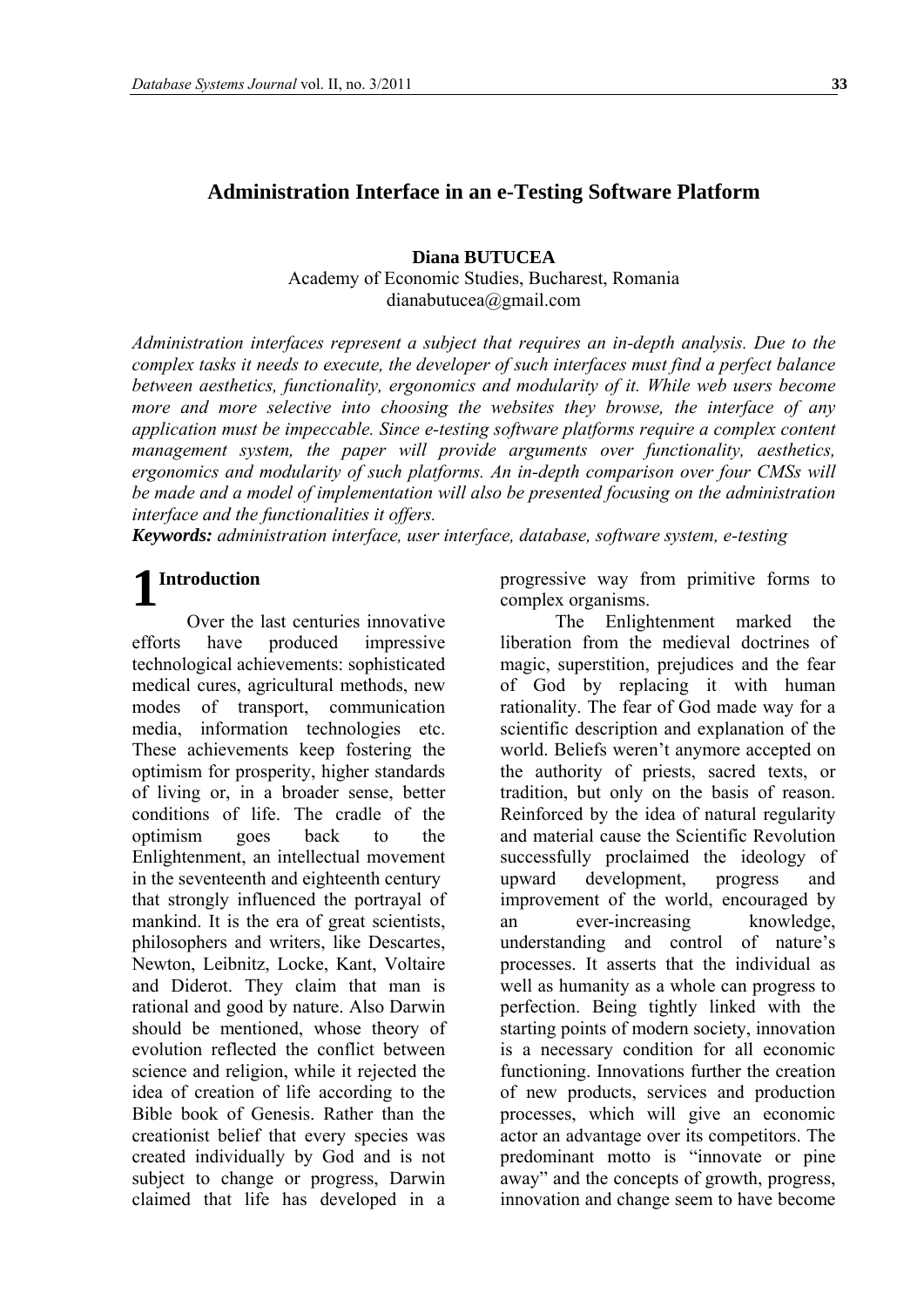self-evident within the context of our societal system [9].

In recent years the pace at which new technologies become available has increased rapidly. Internet, tablets, ereaders and smart phones are fastgrowing markets. So far direct technology push on the educational system remained largely without effect. Educational institutions, positioned as public utilities rather than competitive business, lacked the stimulus for displaying innovative power and could easily ignore new technological trends and resist radical changes. Today, the conditions have changed: the pressure on education is high, new technologies are flooding the markets, and learners, be it schoolchildren or adult professionals, grow up immersed in new digital communication technologies and will demand high quality, flexible, modern and tailored learning services. [10]

Within the technology framework illustrated in Section 2, the paper wishes to provide a model of implementation for an administration module used in an etesting software system. The proposed architecture supports fully interactive operation of the administrator over the server through the user interface and is open towards the integration of more advanced adminstration functionalities. Section 3 will provide the functional description of the application's components and design features whereas Section 4 concludes the paper.

# **2. User interfaces features**

# *2.1. Design and aesthetics*

Wiktionary [11] defines **aesthetics** (*[uncountable](http://en.wiktionary.org/wiki/Appendix:Glossary#uncountable)*) as the [study](http://en.wiktionary.org/wiki/study) or [philosophy](http://en.wiktionary.org/wiki/philosophy) of [beauty.](http://en.wiktionary.org/wiki/beauty) Beauty in World Wide Web stands for a creative, original, functional and usable layout. An interface that would generate admiring comments, lots of traffic, link exchange and link passing (a term proposed for the

transmission of the link between Internet users through different communication channels, e.g. Yahoo! Messenger or Facebook). Aesthetics inside a web application is mainly due to the web designer's experience and creativity. He is the person who has the vision to *draw* a layout following a list of specifications but also putting his fingerprint on the project (his vision over the website theme and purpose). A good layout would guarantee at least one thing to a web application: that people would not instantly click the browser's *Close* button when they start browsing it; instead they would be tempted to continue using it. [5]

Regarding the user interface matter, the distributed information approach to display design identified three forms of interface communication: information retrieval, comparison, and interaction. This theory is seeded in traditional cognitive theory stemming from connectionist networks and mapping, but the resources model acknowledged that task success is partially display dependent. According to distributed information resources research, display design impacted informationprocessing tasks. Various studies have examined each type of interface communication and the role of display design concluded that attention to the technology components is essential for effective positive results. [1]

After checking and optimizing the design part, it becomes the developer's job to create the functionality as appealing as possible. Therefore, different technologies (both client-side and server-side) are used in order to achieve spectacular visual effects like multimedia files embedded into web pages, special features modal windows, hover, floating or fading effects, small details that make an interface user-friendly, functional and browse-appealing.

# *2.2. Ergonomics*

Wiktionary [11] defines **ergonomics** (*plural* **[ergonomics](http://en.wiktionary.org/wiki/ergonomics#English)**) as the [science](http://en.wiktionary.org/wiki/science) of the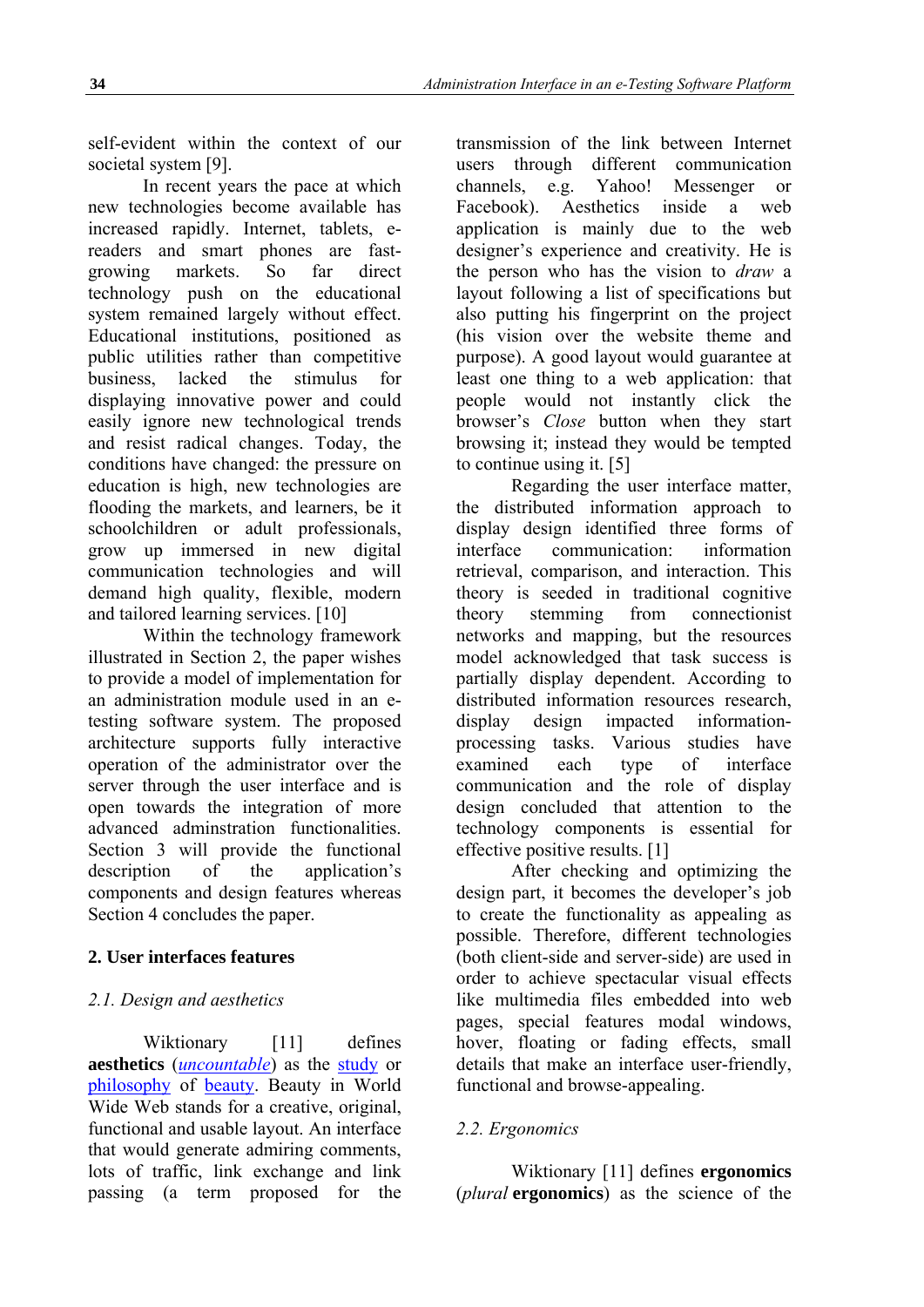[design](http://en.wiktionary.org/wiki/design) of [equipment,](http://en.wiktionary.org/wiki/equipment) especially so as to reduce [operator](http://en.wiktionary.org/wiki/operator) [fatigue,](http://en.wiktionary.org/wiki/fatigue) [discomfort](http://en.wiktionary.org/wiki/discomfort) and [injury.](http://en.wiktionary.org/wiki/injury) Starting form this definition and extrapolating, on the web, ergonomics stands for ease of use and a page's property to give the user access to any information, link, button or functional need, in order to create a non-obstructive browsing experience. Therefore, this aspect is very important and must seriously be taken into consideration when starting to develop a complex administration interface.

#### *2.3. Modularity*

**Modularity** (uncountable) – the property of being modular [11] states, in terms of user interfaces, a CMS's ability to easily create custom or new modules. Modern software platforms need to meet this standard and even unexperienced users have to be able to create such modules.

A comparison over all of these features and not only has been made further in the paper.

#### **3. Administration interfaces**

#### *3.1. Overview*

 Talking about an e-Testing software platform requires a good, indepth analysis. Since developing such a system can become quite challenging in both overall and step-by-step development process, a solid ground in matters of documentation and system requirements must exist even before the project begins. In this phase, a developer must find the answer to several questions which include: *What is the main functionality of the platform?*, *Who is going to operate the platform?, What are the expected results?* or *Which are the system's limitations?* These questions have to find full answers in the analysis phase of development in order to go on with the project. It is the software

engineer's job to define its platform guidelines, to choose its models of implementation, to coordinate the development workflow and to assure smooth and in-time project hand-over.

 In the development process of an etesting software platform, the answers to the first set of questions were extremely clear – the developer must build up a software system that would generate real-time tests and deliver instant results to the examined students, therefore, a software platform that would complete these tasks is compulsory. The decision was to split the work into three separate modules – the user interface, the administration interface and the database system (as will be shown below).

#### *3.2. Open Source CMSs vs. Custom made CMSs*

An administration interface for a software platform has to meet a few criteria: good aesthetics (as shown in Section 2), ease of use (ergonomics), fully customisable modules, clean and fully customisable core code, non-restrictive administration interface and page templates. Considering these rather few criteria, a decision must be taken by the software developer over which administration interface to use for its platform. Therefore, a study over four major CMSs (Content Management Systems) has been made in order to decide which administration interface suits the platform best. Since the research wanted to point out the advantages and disadvantages of using these open-source tools, the paper will present the author's conclusions after using each of these interfaces and, in parallel, developing a custom one.

## *a. The Joomla! CMS*

The Joomla! project is one of the most rapidly growing open-source Content Management Systems in the market. It has a large support community and lots of developers base their projects on it. Even though Joomla! has a good set of modules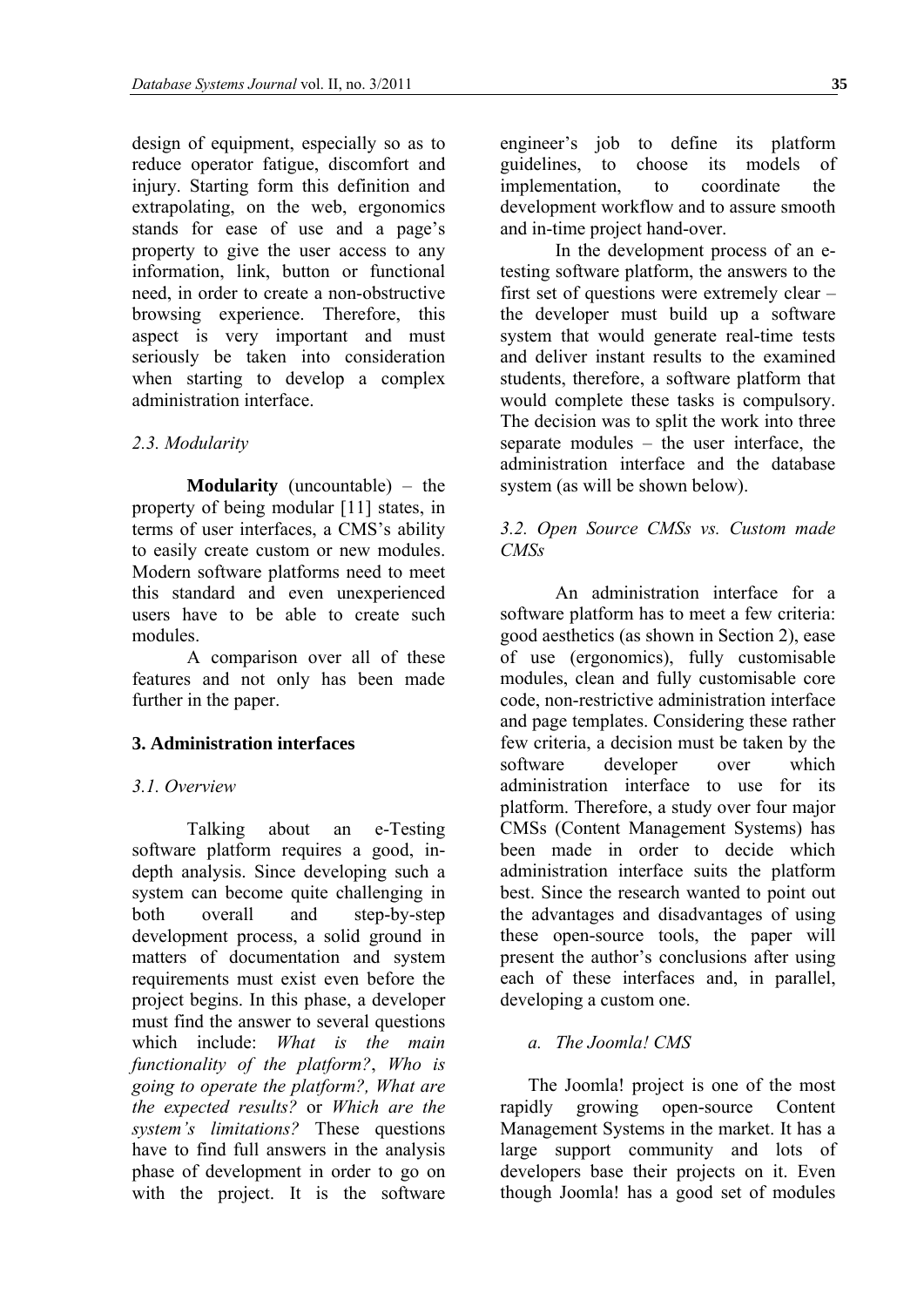that can be used by unskilled developers, it becomes extremely difficult for anyone to create a custom module and place it in its project. The five criteria defined before are not satisfied, since the administration interface is non-intuitive, the modules are un-customisable and the code is almost impossible to change. Considering these aspects, as well as Table 1, the decision was not to use Joomla! as an administration interface.

### *b. The Mambo CMS*

Since Mambo is the predecessor of Joomla!, it has almost the same advantages and disadvantages for the end-user. The administration interface is good enough to develop template-based projects, it includes lots of modules, but does not allow too much customisation, neither on the administration interface and on the user interface. The CMS has proven itself not suitable for the e-testing software platform.

#### *c. The Drupal CMS*

The Drupal CMS is mostly preferred by enterprise corporations due to its scalability and power to process and store large amounts of data and files. Drupal has an easy to use administration interface, easy user management, lots of plugins available free and built-in modules, but, again, customising a module has proven to be a difficult task, therefore, even though this CMS gained the best score (as shown in Table 1), it still didn't meet the requirements for the development of the e-testing software platform.

#### *d. The WordPress CMS*

Considering the aspects that have been taken into considerations with all of the previous CMSs, WordPress, as the last open source platform to be tested proved itself extremely user-friendly in terms of interface customisation but really restrictive in terms of code editing and also in terms of security (the upgrade cycle is too fast, therefore updating the versions is compulsory).

After testing these four administration interfaces, the results were as follows:

**Obs.** The metrics defined for the research has been chosen as follows:

- if the aesthetics of the administration interface is good, the CMS received one point; else, it received zero points;

- if the CMS has been considered ergonomic and intuitive, it received one point; else – zero;

- if the CMS had customisable modules – one point; else zero;

- if the CMS had customisable core code – one point; else zero;

- if the CMS had a non - restrictive administration interface – one point; else zero.

| <b>Criteria</b>     | Joomla! | <b>Mambo</b> | <b>Drupal</b> | <b>WordPress</b> |
|---------------------|---------|--------------|---------------|------------------|
|                     |         |              |               |                  |
| <b>Aesthetics</b>   |         |              |               |                  |
| <b>Ergonomics</b>   |         |              |               |                  |
| <b>Customisable</b> |         |              |               |                  |
| modules             |         |              |               |                  |
| <b>Customisable</b> |         |              |               |                  |
| core code           |         |              |               |                  |
| Non-restrictive     |         |              |               |                  |
| administration      |         |              |               |                  |

Table 1. CMSs' scores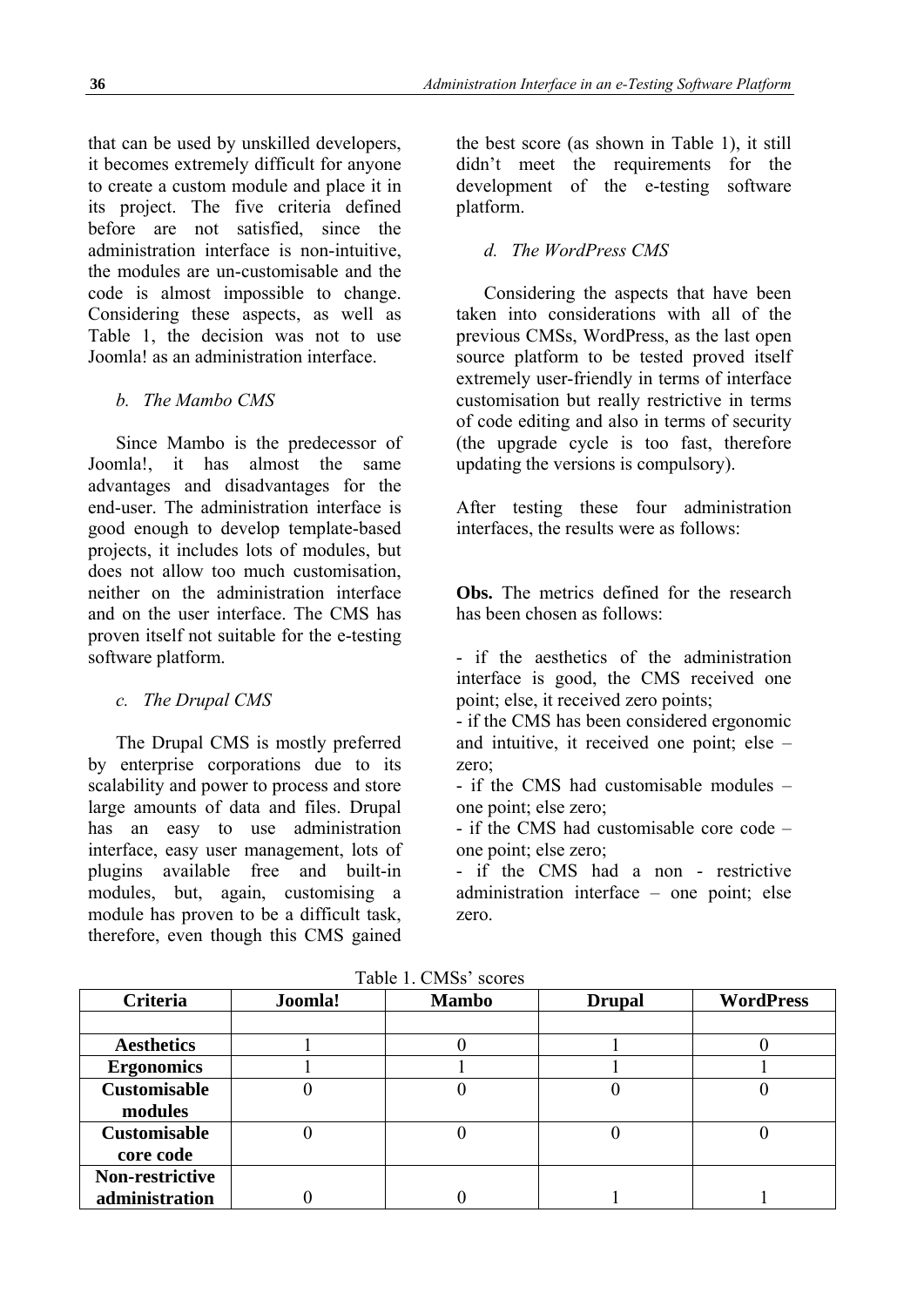| interface    |  |  |
|--------------|--|--|
|              |  |  |
| <b>Total</b> |  |  |

After analyzing the scores and the main features these types of administration interfaces can offer, the decision was taken over implementing a custom-made administration interface rather than use an existing one, since none of them has proven itself reliable for the software platform that needed to be developed. Even though the amount of work is considerably larger, a skilled developer can easily create its own administration interface, build his own modules and be able to obtain good results on both clientside and administrator interface.

## **4. Model of implementation**

### *4.1. Web technologies integrated in the administration module*

Considering the wide variety of web technologies and because each technology has its strong and weak parts, it remains to the developer's choice and work experience which one to use in its software platform. Depending on the tasks the application needs to execute and on the developer's work experience, a software system can be build using different web-based technologies.

**Server-side technologies** refer to scripting where a client generates a request to a server, the server analyzes this request and generates a response back to the client. The process is executed on the server and the response returns as HTML code to the client (the web browser). These technologies are mostly preferred by developers due to ease of integration within mark-up language and because of their capability to generate dynamic HTMLs. [2]

Since its release, in 1994, PHP (the acronym for Personal Home Page) became very popular due to its ease of nesting into HTML code, but started to

fully expand since its fourth release, when Zeev Suraski and Andi Gutmans rewritten the PHP engine under the acronym Zend.[8]

PHP can be regarded as a mature technology in the sense that it has a large user base, is widely supported and has many advanced features.

Opposed to server-side technologies, **client-side technologies** are the ones that generate the events directly on the client application (usually, the web browser), in order to cut out the time needed for the server's interrogation and response delay and, most important, to create visual and functional effects similar to desktop applications, for an excellent browsing experience to the user. The resemblance to desktop applications is quality in ease and use while the difference comes from the mobility and accessibility [3]. In this context, RIAs (Rich Internet Applications) have emerged in the last few years, providing developers a large set of tools to use.

AJAX (Asynchronous JavaScript and XML) allows every element within a web interface to be individually and quickly updated without affecting the rest of the interface. This, of course, is not what most web users are accustomed to. Initiating an action within most web sites triggers the inevitable blank screen and page loading process. Though not very responsive, the full-page update makes it very clear to users that their action has resulted in a reaction and that a response will be available as soon as the page is refreshed. Because AJAX based updates are very fast and incremental (often affecting only a small portion of the user interface), users may not notice them, especially when they are used to seeing fullpage rewrites, but they make the web pages work more efficiently, increasing the browsing speed.

In matters of markup languages, the simplicity of HTML has captivated many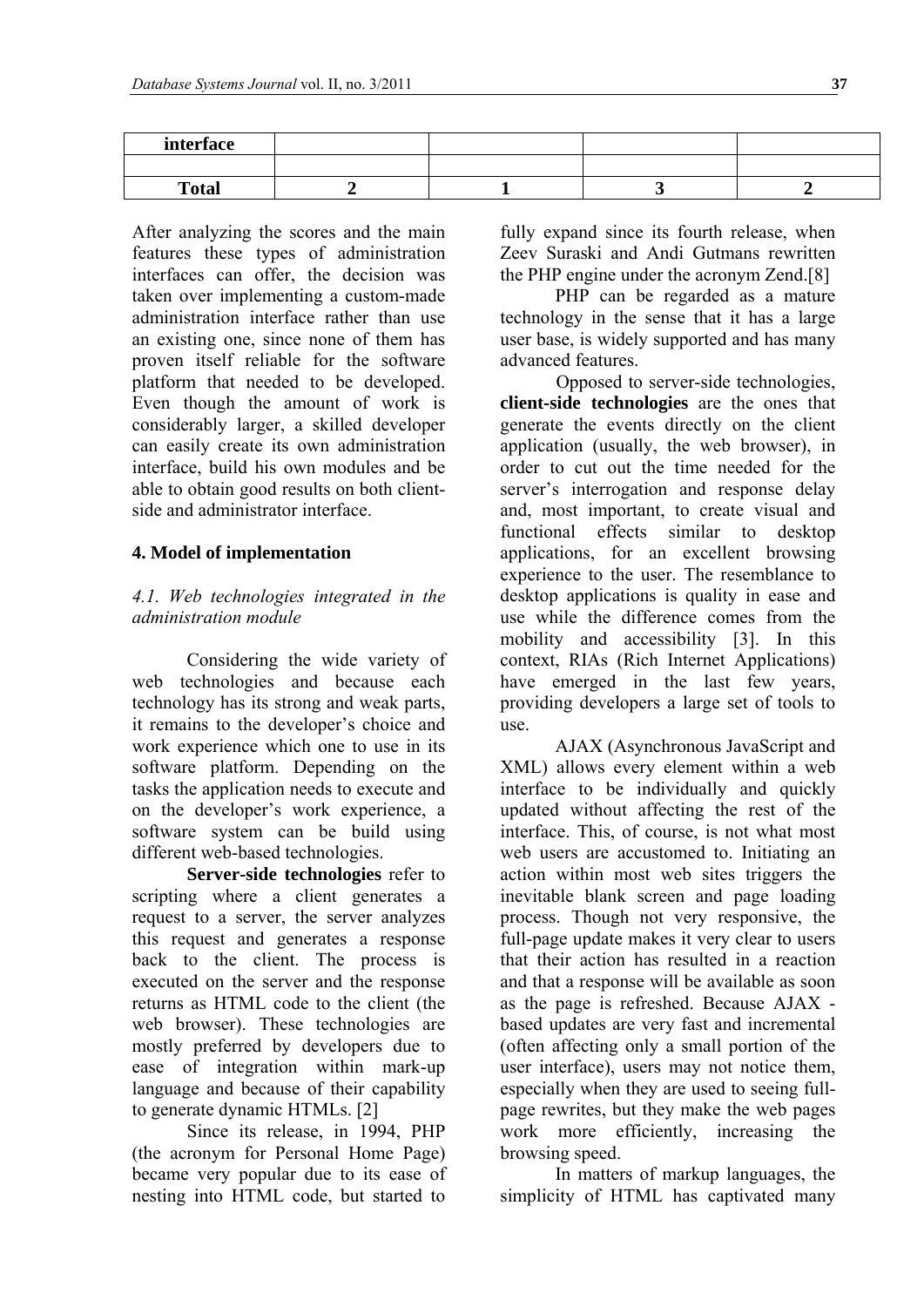skillful programmers and creative web developers, enabling them to create all sorts of websites. Over the years, HTML has withstood many challenges and evolved with new features as the web technology advances at an astonishing pace. Today, HTML is still the predominant technology for website designs. These websites provide mostly browseable-only contents with form interaction using Common Gateway Interface (CGI).

Dynamic web content generation and interaction are achieved by using a database system as the backend data storage and retrieval system in conjunction with a client (web browser) and a web server. The majority of these types of Internet applications are most used by the e-commerce and entertainment sectors. However, most of these more sophisticated interactive applications still provide only simple interactions such as product navigation, shopping cart storage and form processing. More complex interaction is achieved by using Javascripts embedded in HTML or plug-ins. [6]

Two-tiers approaches to client / server architectures followed the file server approach. In this system, the client workstation is responsible for managing the user interface, including presentation logic, data processing logic and business rules logic and the database server is responsible for database storage, access and processing. Therefore, user authorisation, integrity checking, data dictionary maintenance, query and update processing are all performed at one location, on the database server. [7]

## *4.2. Custom-made administration interface*

Since none of the four open source administration interfaces did not prove themselves efficient or customisable enough to meet the demanded requirements (as shown in Section 3), an administration module for an e-testing software system has been developed. The solution has been implemented using PHP as server-side technology and AJAX as client-side scripting (technologies which are similar to the ones the four CMSs that have been tested use) and is composed of three major modules: the student module the administration module and the database structure. What I needed was a tool that would dynamically generate tests, randomize questions and / or answers, generate instant results and have the capability to save and manipulate the tests' results. Therefore, the platform I have developed is fully customizable (the modules can be easily upgraded, if necessary), has an easy module implementation system and is able to manage large amounts of data and files. The implemented algorithms have proven themselves efficient and the database structure is stable and hasn't encountered errors of any kind.

The users that would interact with the application were divided in three separate categories: the master administrator, the administrator and the students.

- the master administrator is a special type of user and has special administrative roles, mostly into assigning roles and privileges to the application's users.
- after logging into the application, the administrator has many different management options, including disciplines, chapters, questions and answers, sections that define the content of the online tests; besides these sections, tests and exams management sections are different and manage the creation, distribution and manipulation of the online tests.
- students are only allowed to take the exams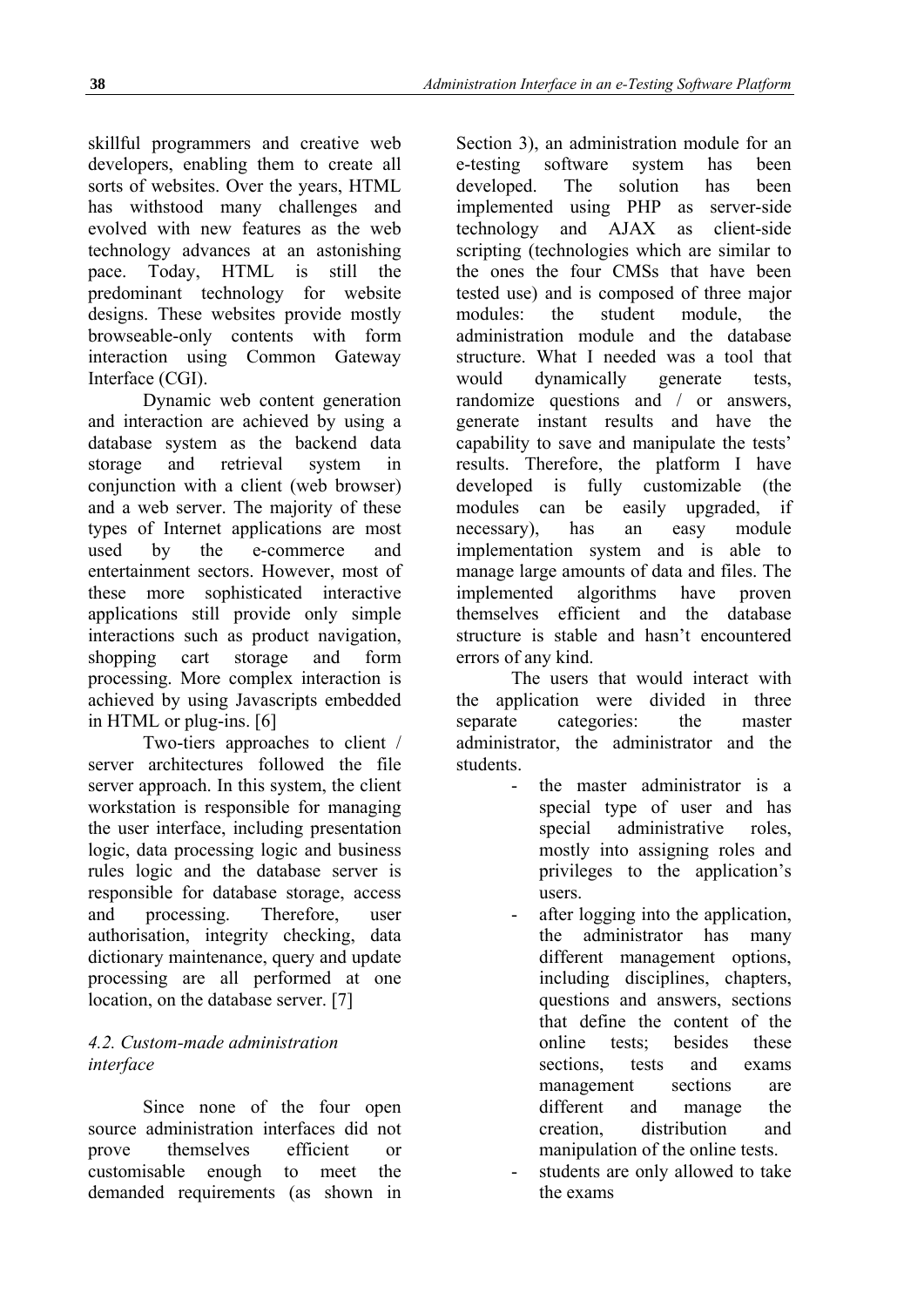

Figure 1. Activities diagram

Figure 1 shows the activities diagram and presents the workflow and the conditional steps an administrator does in order to deliver the tests to his students. As previously mentioned, after logging into the application, the administrator has to insert a new subject, link chapters to this new subject and then, in a cascade mode, insert his questions. After completing these steps, the administrator must create his test, add questions to it (if it is a fixed test) or just name it, if he wants to create a randomgenerated new test. All these options are available through the administration module presented in Figure 2.

After creating the tests, inside the Exams Management section, the administrator authorizes the students to take the exam, after they have previously registered through an online form. The proposed authorization algorithm counts the students that have registered, validates the list of students and, with the professor's permission, triggers the exam.

| Aplicatie Web pentru evaluare asistata de calculator<br>Bine ai venit, Diana Butucea<br>Sectiune de Administrare |                                       |  |  |  |
|------------------------------------------------------------------------------------------------------------------|---------------------------------------|--|--|--|
| <b>Management Utilizatori</b>                                                                                    | <b>Bine ati venit!</b>                |  |  |  |
| <b>Discipline</b>                                                                                                | Selectati una din sectiunile listate. |  |  |  |
| Capitole                                                                                                         |                                       |  |  |  |
| <b>Intrebari</b>                                                                                                 |                                       |  |  |  |
| <b>Management Teste</b>                                                                                          |                                       |  |  |  |
| <b>Management Examene</b>                                                                                        |                                       |  |  |  |
| <b>Contul Meu</b>                                                                                                |                                       |  |  |  |
| <b>Deconectare</b>                                                                                               |                                       |  |  |  |

Figure 2. Administration module interface

If a student is not authorized by the professor, he would immediately be removed from the waiting list. A log file is automatically generated, allowing the teacher to have full control over his admission lists and his taken exams. Figure 2 presents the main interface of the administration module. Note that, if the test is a random-generated one, each student will have different sets of questions, receiving their mark separately, according to their test.

Since this interface is a custom-built one and since every implemented module is known by me, I can clearly state that building this administration platform from scratch has been the best solution for my type of software system. Also, because classic CMSs are mostly targeted to build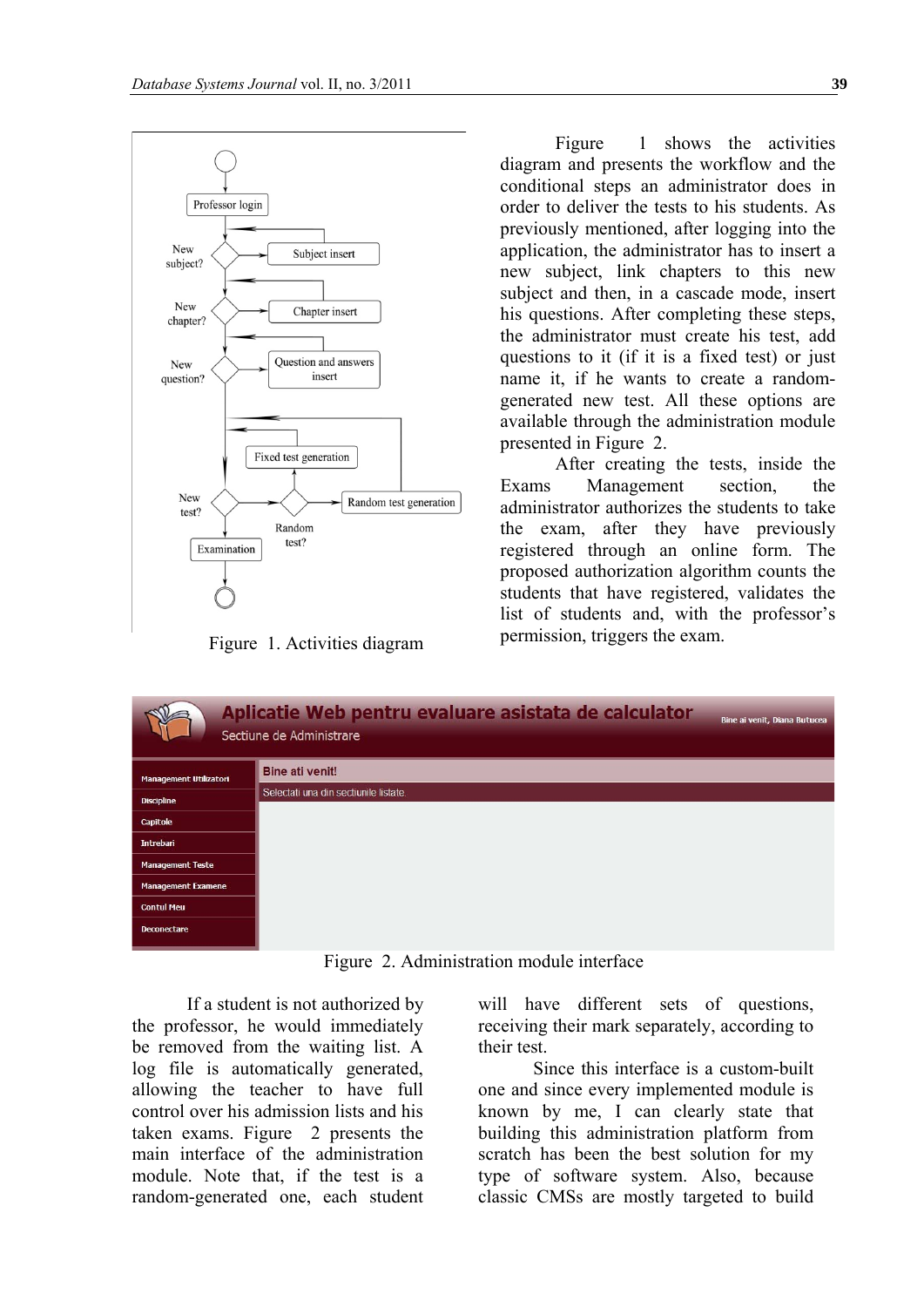commercial websites and to be used by unskilled users, the choice of building a custom administration interface has become compulsory in this situation.

## *4.3. Future work*

Being aware that the presented subject has not yet reached its full potential and that there still are a lot of aspects to cover, the research will to continue by studying the fields of semantic web and ontologies. Since a standardization method has not yet been defined in this research area, I hope that my future studies and research would become useful materials for other researchers. Meanwhile, I wish to improve and develop the functionalities of the software model, and, in parallel with semantic web, to fulfil some objectives like implementation of an etesting platform that would be used by blind people, implementation of a single sign on mechanism and gradual transition to web 3.0. The main interest would also imply improving the user interface, adding new question types, new test types and proposing new implementation algorithms to the present software system.

#### **5. Conclusions**

An administration interface represents the communication channel of a user with any application. In the development process of an interface, the developer must consider at least two aspects: the aesthetic of the interface and the functionality of it.

Recent studies have revealed a high correlation between how an application looks and the user's desire to continue browsing it [5], therefore the way an administration interface is

designed could easily define a user's will of using it.

In addition, the term administration interface strongly relates to the database it uses. Since all data is gathered from the database system, the information must be unaltered and ready to be delivered to the user when he needs it. A powerful content management system is the software platform that does this delivery whenever necessary. Even though, overall, all open source CMSs are working on the same technologies and use the same DBMS, major differences appear in terms of presentation and modularisation. Data flows are also different and modifying any of them proves to be a difficult task even for skilled developers.

Linking a database to an administration interface is usually done through configuration files, two examples of such files being listed below:

```
<?php 
       //php database configuration 
file: 
      $conn = 
mysql_connect('host_name','user_name
','password') or die('db connection 
failed'); 
      5db =mysql_select_db('db_name'); 
?> 
<!-- asp.net connection string --> 
<connectionStrings> 
      <add 
      name="name_of_db_connection" 
      connectionString="Data 
      Source=data_source_name;Initia
      l Catalog=db_name;Persist 
      Security Info=True;User 
      ID=user_id;Password=user_passw
      ord" 
      providerName="System.Data.SqlC
      lient"/> 
</connectionStrings>
```
The paper presents the implementation model of an e-testing administration interface, analyzing some of its features, functional mechanisms and implementation algorithms. E-testing software systems represent a special kind of web applications. Because of their functional purpose, they need to be robust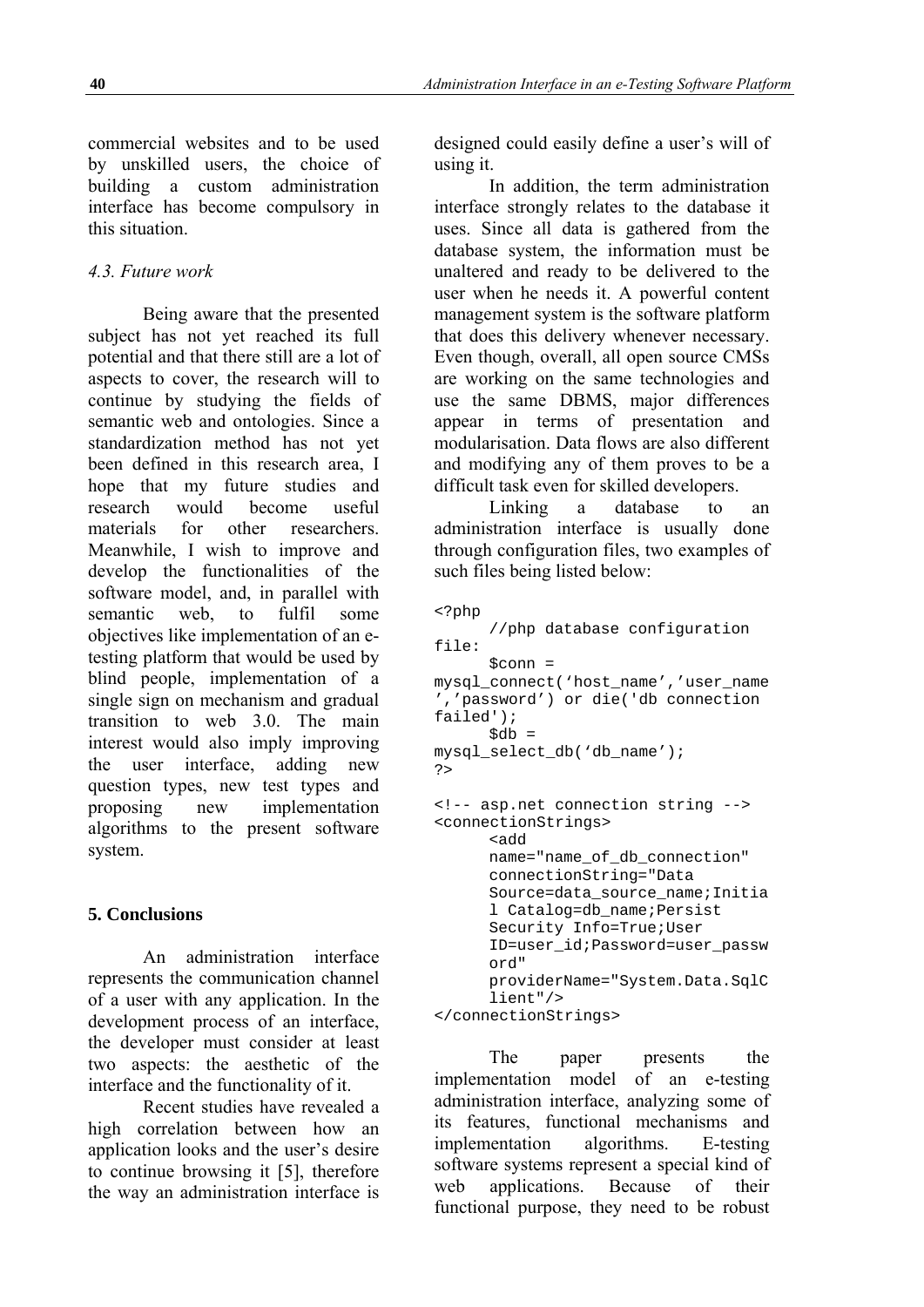and reliable. These two major characteristics are implemented through the web technologies used in the development process. In chapter 4.1, a set of arguments to support the decisions regarding the technologies used in this process have been presented. Nevertheless, although the market offers a wide variety of web technologies, in the end it comes to the developer's decision and work experience which one to use for its software platform [4].

While server-side technologies represent the basis of the software platform, client-side technologies manage to bring in front the sparks that make the difference between a static, dynamic, aesthetic or functional web application.

The paper also presents a comparative study made by the author over some of the most commonly used Content Management Systems. The study revealed a rather intuitive result (which has now been confirmed, through its research, by the author as well) – every CMS, no matter its name, producer or level of popularity, is a restrictive tool when it comes to building a custom-made web application. Even though four of these types of software platforms have been tested, in the end the author's custommade administration interface has proven itself the best solution into building the desired e-testing software system.

In conclusion, a good balance between aesthetics, functionality, ergonomics and modularity of the administration interface, a solid structured database system, good security and reliable software development will create the premises for any administration module or interface to become widely used and appreciated.

# **5. Acknowledgments**

This work was co financed from the European Social Fund through Sectorial Operational Programme Human Resources Development 2007-2013, project number POSDRU/107/1.5/S/77213 ,Ph.D. for a career in interdisciplinary economic research at the European standards".

# **References**

[1] Austin, K., "Multimedia learning: Cognitive individual differences and display design techniques predict transfer learning with multimedia learning modules". Computers & Education 53, 2009, pp. 1339– 1354

[2] Butucea, D., Cervinschi, C., "Development of e-learning software systems using web technologies", The Tenth International Conference on Informatics in Economy IE, 2011

[3] Castellanos-Nieves, D., Fernandez-Breis, J. T, Valencia-Garcia, R., Martinez-Bejar, R., Iniesta-Moreno, M., "Semantic Web Technologies for supporting learning assessment", Information Sciences, No. 181, 2011, pp. 1517 – 1537

[4] Cervinschi, C., Butucea, D., "Integration of web technologies in software applications. Is Web 2.0 a solution?", Database Systems Journal, 1, 2010, pp. 39- 45

[5] Cervinschi, C., Butucea, D., "Impact of web technologies in functionality and aesthetics of web applications", 18th International Economic Conference – IECS, 2011

[6] Chang, G., Hsieh, J., Calixto, P., "Components for Building Desktop-Application-Like Interface in Web Applications", APWeb, LNCS 3399, 2005, pp. 960–971

[7] Hoffer, A., Prescott, B., Topi, H., "Modern Database Management", Pearson Prentice Hall, 2009, pp. 406-407